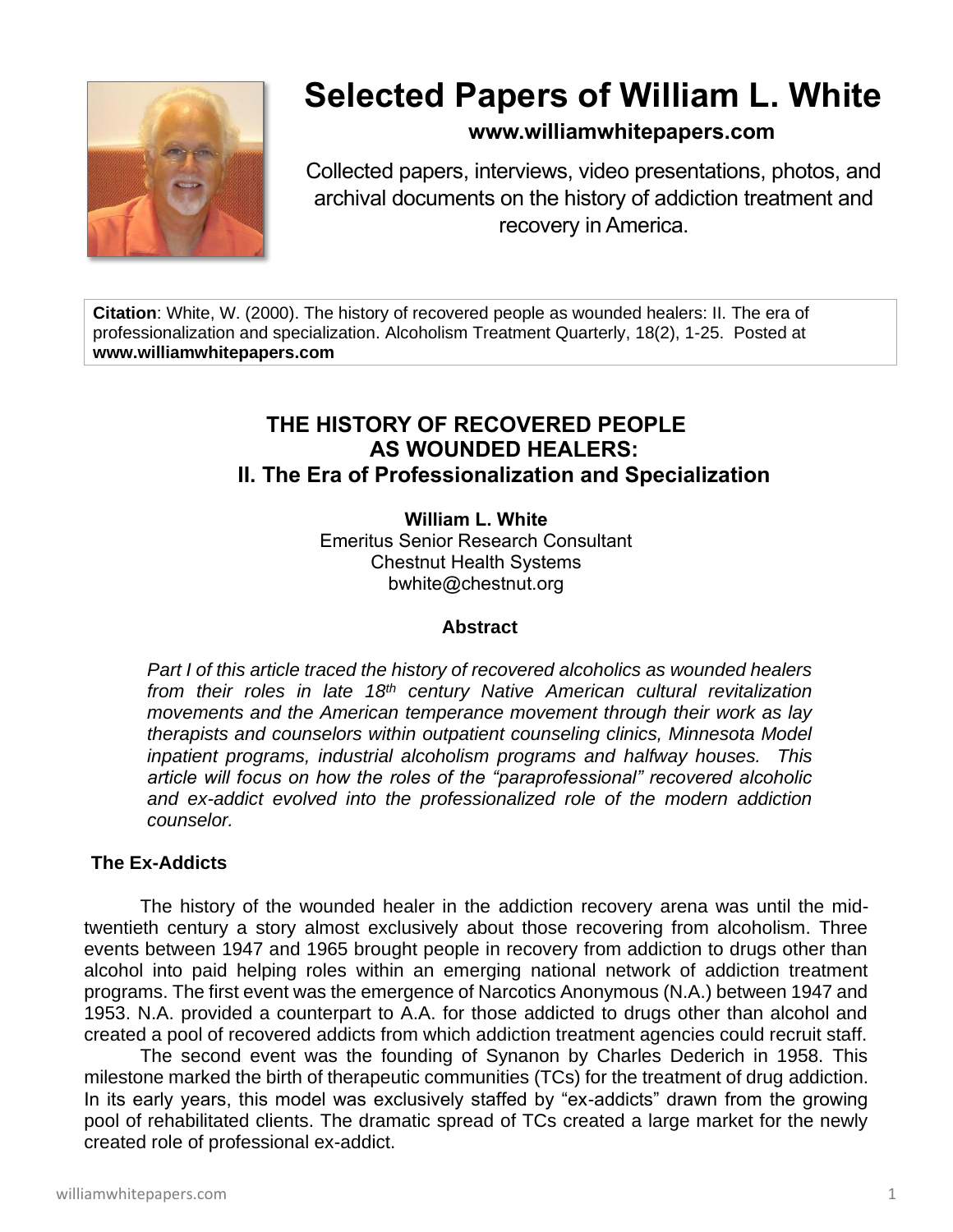The third milestone was the emergence of methadone detoxification and maintenance in 1964- 1965. This new treatment modality also incorporated a large number of ex-addicts to work as counselors. Expanding treatment modalities-organized into ideological camps openly hostile to one another--were eventually integrated into large multi-modality treatment systems. Ex-addict staff, in addition to performing key clinical functions and serving as role models for their clients, provided a cultural bridge between the addicted clients and the professional staff (Senay, 1981; Senay, 1989).

This first generation of professional ex-addicts were strongly linked to the institutions within which they had been treated, but were rarely linked to such long term mutual aid societies such as A.A. or N.A.

# **Growing Federal Involvement**

With replicable alcoholism and other drug addiction treatment modalities available, the challenge was to replicate and refine these programs in communities across the country. Alcoholism programs spread through the support of funds from multiple federal agencies. The Organization for Economic Opportunity (OEO) established alcoholism services within more than 200 local anti-poverty programs. The OEO programs relied almost exclusively on recovered alcoholics to help alcoholics and their families gain access to needed medical and rehabilitation services. The National Institute on Mental Health incorporated alcoholism services within the newly funded comprehensive community mental health centers where recovered alcoholics were hired as counselors to work alongside psychiatrists, psychologists and social workers. The Law Enforcement Assistance Administration funded social setting detoxification and other criminal justice diversion programs. The social setting detox programs became ports of entry for large numbers of recovering people wishing to work in the alcoholism treatment field. Recovered alcoholics such as Congressman C. Elliot Hagan and Matt Rose (at OEO) played important legislative and administrative roles in creating such programs and blessing the incorporation of recovered alcoholics into key staff positions within these new treatment initiatives.

The renewed practice of using recovered alcoholics as professional helpers, as in earlier periods, stirred considerable controversy. The flavor of this controversy was revealed in a 1963 debate between two Michigan psychiatrists, Dr. Henry Krystal and Dr. Robert Moore, over the question of who was qualified to treat the alcoholic. Dr. Krystal opposed the use of recovered alcoholics as treatment specialists on the grounds that they had often not worked through their own emotional problems and that they were not equipped to deal with the clinical complexities that alcoholism presented. Dr. Moore countered that traditional helpers, particularly psychiatrists, had not been particularly effectively in treating alcoholics and that many institutions were successfully incorporating recovered alcoholics into their alcoholism treatment teams (Krystal and Moore, 1963).

One factor that tipped the scales toward the use of recovered alcoholics as counselors was the existence of contemporaneous movements to use trained lay workers in related fields- -mental health, child welfare, criminal justice, education and community action (anti-poverty programs) (Grosser, et.al., 1969; Rosenberg, 1982; Reiff & Reissman, 1964; Briggs, 1963). The beginning of what came to be referred to as a "paraprofessional movement" was launched in a 1959 report of the Joint Commission for Mental Health and Illness that called for a broadening of the mental health delivery team to include the use of indigenous community volunteers as paid service providers (Pattison, 1973). The subsequent studies of Carkhuff and his colleagues confirmed that paraprofessionals could be trained to provide effective counseling services related to a wide spectrum of personal problems (Carkhuff and Truax, 1965; Carkhuff, 1969, 1971). This broad paraprofessional movement providing a legitimizing context to the reborn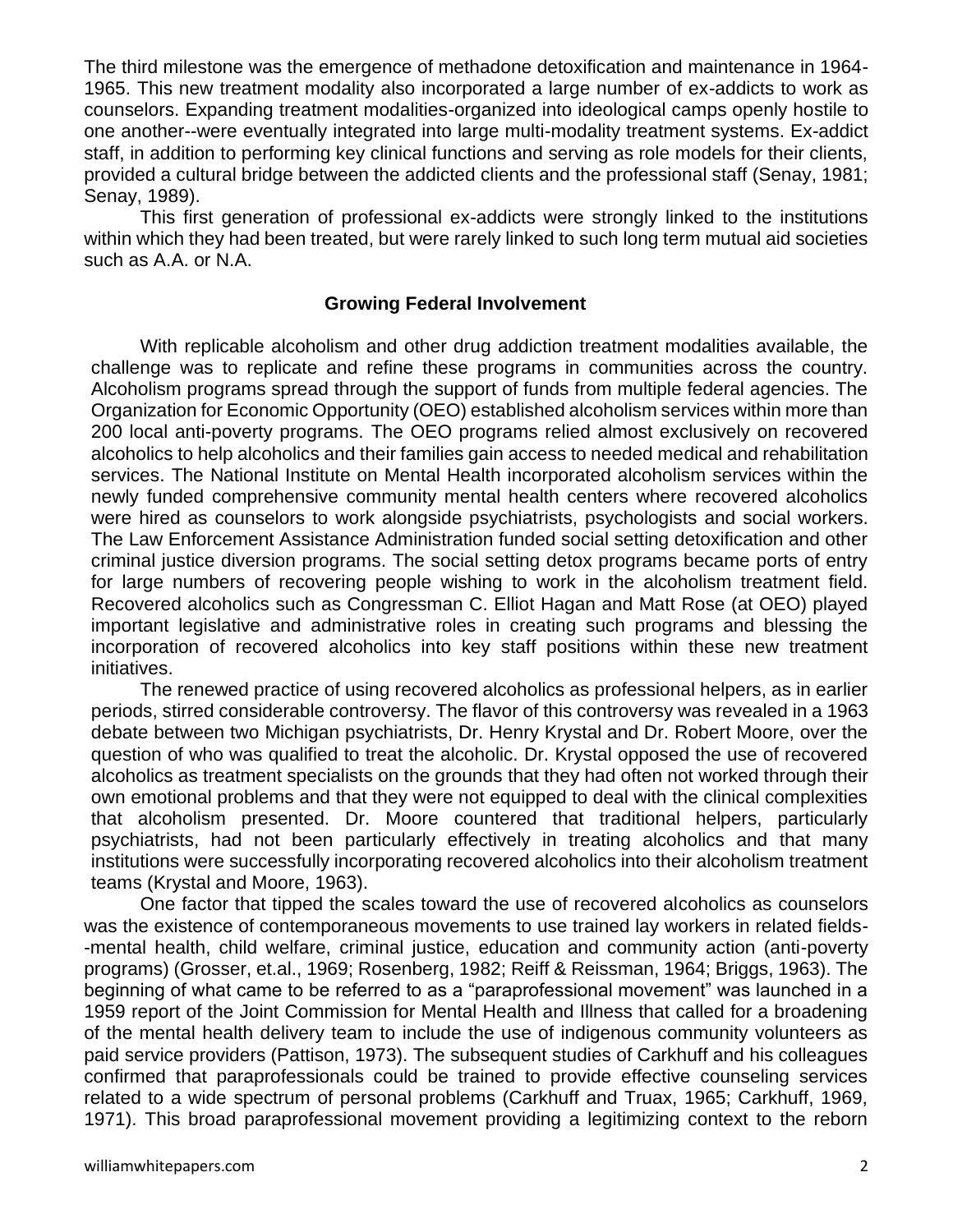contention that recovered alcoholics could play valuable service roles in the treatment of alcoholism.

The growing practice of hiring A.A. members to work in various roles in alcoholism treatment programs continued to stir controversies in some local A.A. groups. Re-emphasizing the importance of the separation between A.A. and treatment programs and between Twelfth Step work and alcoholism counseling, the General Service Conference of A.A. went on record as opposing what was becoming the frequent use of the title, "A.A. Counselor," and rejected use of the term, "two-hatter" for the preferred, "A.A. member employed in the field of alcoholism" (Alcoholics Anonymous, 1970; Alcoholics Anonymous, 1975). The intensity of these debates subsided as clear guidelines emerged within A.A. about how A.A. members could work in the alcoholism field while clearly delineating their paid activities from their A.A. service activities. Independently sponsored national conferences, beginning in 1977, also helped recovered alcoholics and "coalcoholics" explore the problems and opportunities of working in the alcoholism field (The Fifth "Two Hatter"..., 1981).

Growing public concern with youthful polydrug abuse spurred additional federal, state and local funding to new youth-oriented services: street drug testing services, outreach ("streetwork") programs, emergency services (crisis lines and "acid rescue"), school-based early intervention programs, outpatient drug free counseling centers, and short term residential centers. These new modalities incorporated a growing number of recovering polydrug addicts in staff positions. The recovering polydrug users who filled such roles often existed in limbo within the broader field of addiction treatment and within the broader recovery community. At a professional level, they didn't identify with those working in alcoholism treatment programs, the TCs or the methadone programs, and, at a personal level, they often felt little identification with A.A. or with N.A. (which at this time was dominated by recovering heroin addicts).

#### **Toward a Treatment System**

In the early 1970s, the federal government acted to both expand and organize alcoholism and addiction treatment services. The plan called for a partnership between newly created federal agencies--the National Institute on Alcohol Abuse and Alcoholism (NIAAA) and the National Institute on Drug Abuse (NIDA)--and designated alcoholism and drug abuse treatment authorities within each state and territory. Recovered alcoholics and recovered addicts from across the country played pivotal roles in the drive to create the enabling legislation that supported this new structure to plan, build, staff, operate, and evaluate alcoholism and drug abuse treatment programs in local communities across the country. In the case of the 1970 Comprehensive Alcoholism Prevention and Control Act, a recovered alcoholic (Senator Harold Hughes) introduced the funding Bill. Recovered alcoholics, (from Bill Wilson to noted Actress Mercedes McCambridge to Marty Mann), testified at the hearings regarding the legislation, and politically influential recovered alcoholics (particularly R. Brinkley Smithers) played a critical role in preventing a planned presidential veto of the legislation.

During this same era, two other formal branches of the nation=s treatment system emerged. The growing trend by insurance companies to reimburse treatment for alcoholism led to the rapid growth of hospital-based and private for-profit addiction treatment units. Growing concerns about alcohol and other drug problems in the military also led to an expansion and formalization of treatment services within the U.S. military and within the Veterans Hospitals and local service centers. Paralleling what was occurring in civilian communities, recovered alcoholics played seminal roles in birthing alcoholism intervention and treatment services in the U.S. military.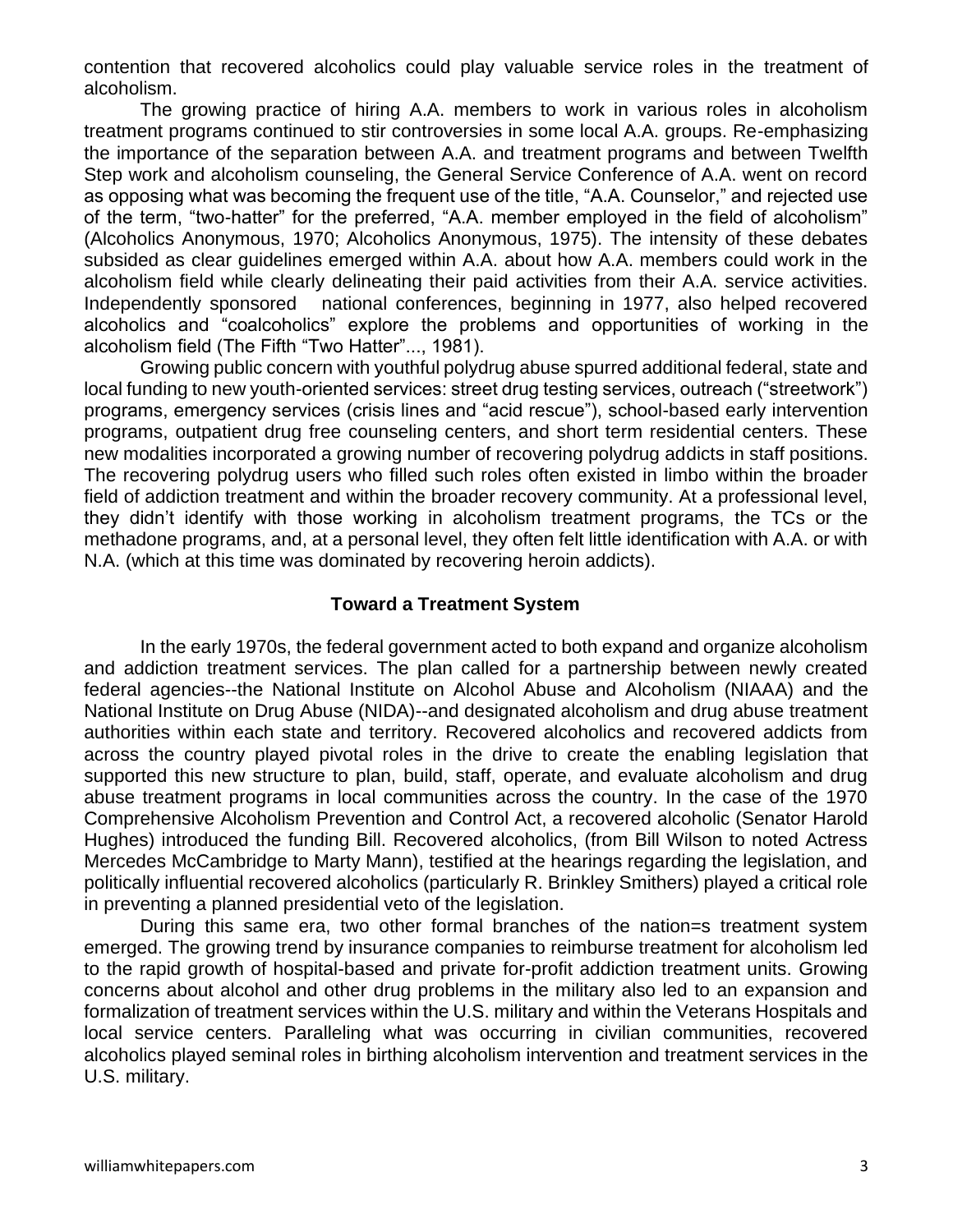Looked at as a whole, it appeared that the nation was declaring war on alcohol and other drug problems in the 1970s, but the nation had no troops prepared to wage this war. It was in this vacuum that a "new profession" was born. New agencies and a new profession to treat alcoholics and addicts emerged to fill a void created by the contempt with which alcoholics and addicts were regarded by traditional helping professionals. Recovered people shaped the new role of specialized work with alcoholics and addicts because psychiatrists, psychologists, and social workers had consistently made clear that they did not want such a role (Pattison, 1973).

#### **The Beginnings of a "New Profession"**

Between 1965 and 1975, virtually thousands of recovered alcoholics and addicts were enlisted in a wide variety of helping roles within newly emerging alcoholism and drug abuse treatment programs. They were often recruited directly out of treatment or out of local mutual aid societies. They worked as counselors, aides, psychiatric technicians, and house managers. Recovering and recovered people who were physicians, nurses, psychologists and social workers were also drawn to the field at this point.

Mel Schulstad, who played a pioneering role in the professionalization of the alcoholism counselor, describes what it was like for those without degrees in this pre-professionalization stage of the field.

*We were regarded as something of an oddity. Some of the professionals worried that they were going to have to clean us up and that we might get drunk a week after we were hired. They didn't know what to expect. The only way an alcoholism counselor could get some kind of credibility was to venture up to Rutgers Summer School of Alcohol Studies, go to school for a few weeks, and come home with a piece of paper that you could hang on the wall. Graduate of Rutgers was about the highest qualification you could get. This new profession had no standing whatsoever with the older professions which based their credibility on academics. Their attitude was, "Who the hell are you to tell us anything?" And yet these were the very people who had failed miserably in their efforts to help the alcoholic. Slowly they began to see what we could do and even began to approach us to help members of their own families who were struggling with alcoholism*. (Schulstad, 1998)

Some new members of this field entered recovery through the auspices of addiction training, perhaps drawn to the field like many before them in hopes of working out their own problematic relationship with alcohol or other drugs. For example, of the 475 physicians who participated in addiction training at the Long Beach Naval Regional Center between 1974 and 1978, 44 signed themselves into treatment before pursuing continued work in addiction medicine as recovering physicians. By 1982, more than 200 recovered physicians had entered the reemerging field of addiction medicine (Of the 475..., 1978; Bissell, 1982).

As a whole, the roles of those recovered people working in alcoholism and drug abuse counseling were ill-defined. They carried individual caseloads as high as 50 clients (Senay, 1989). They worked an unconscionable number of hours per week at rates of pay that would be incomprehensible by today's standards. But they laid the foundation of a new field with their passion, their commitment, and their instincts about what was needed to incite the process of addiction recovery.

williamwhitepapers.com 4 A rarely told story of this period was the casualties that were part of the process of building this foundation, and many of those casualties involved episodes of relapse by those working in helping roles in the earliest days of many modern treatment programs. While such relapses were nearly always attributed to factors within the individual, recovering people working within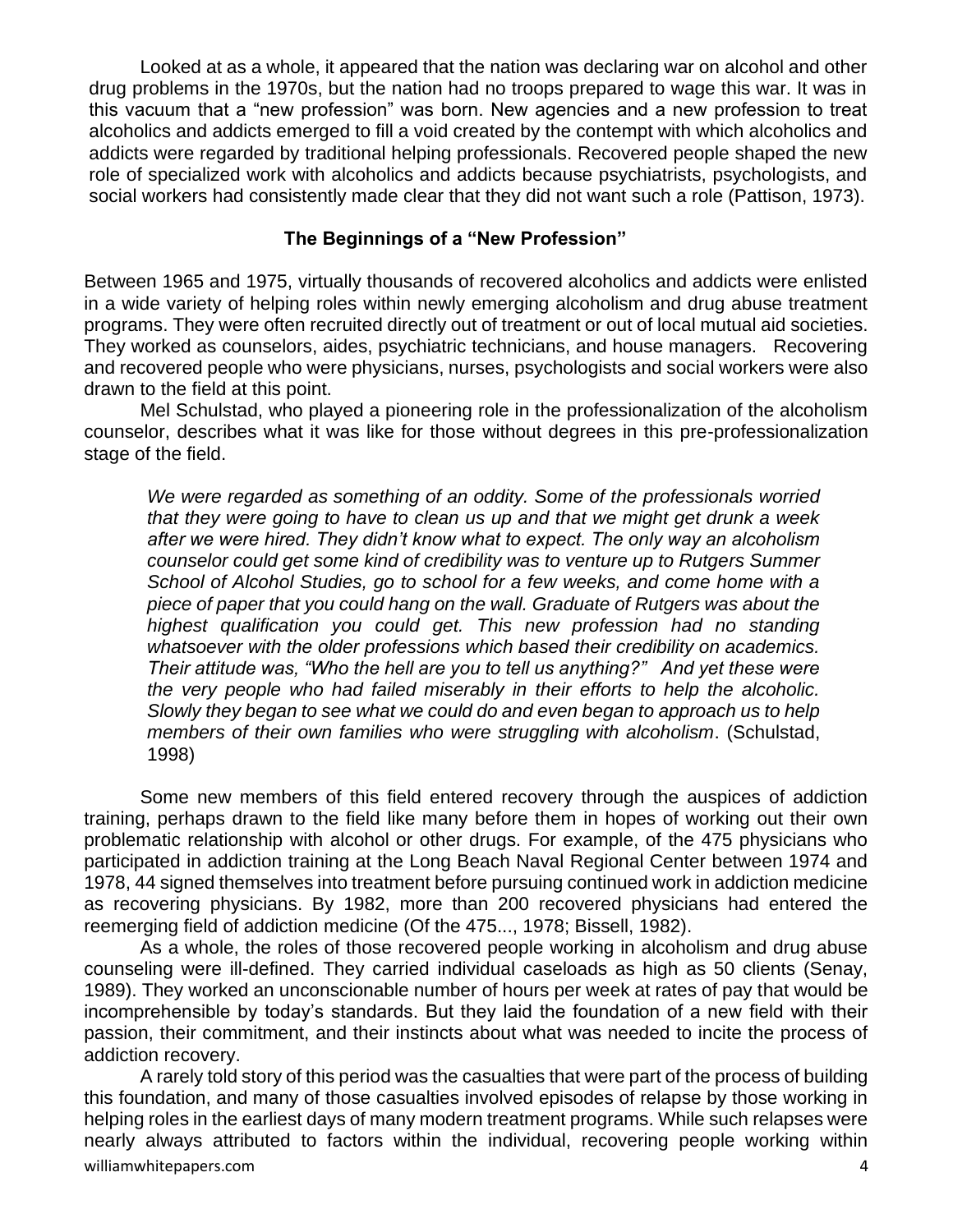addiction treatment settings in the early to mid-1970s often did so under conditions that inadvertently undermined their continued recovery (White, 1979). Dr. John Norris, the Nonalcoholic Chairmen of A.A.'s General Service Board, noted during this period that many A.A. groups were making significant contributions to the alcoholism field. But he went on to warn that A.A. members invited to work as alcoholism counselors with no qualifications for counseling other than their A.A. membership often discovered that they were unable to cope with the demands and stresses of a job for which they were ill-prepared (Norris, 1970).

What is perhaps surprising in retrospect, is not that there were relapses, but that there were so few relapses in the days before all of the modern supports of preparation, screening, orientation, supervision, and dual relationship discussions were in place.

# "**Combined Treatment" and the Recovered Counselor**

The recovered alcoholics working in alcoholism programs and the ex-addicts working in drug treatment programs operated in separate worlds through much of the 1960s and 1970s. Recovering alcoholics were known to dabble with prescription (and sometimes illicit) drugs, all the while proclaiming their continued sobriety. Many ex-addicts, some treated in programs where they had earned the right to drink as a privilege, went on to develop serious problems in their relationship with alcohol. And both groups were notorious chain-smokers. It was only a matter of time before the contradictions created by such categorical thinking came to a head.

The call to integrate alcoholism and drug abuse treatment within a single conceptual umbrella emerged as the most wrenching professional issue within the alcoholism and drug abuse fields from the early 1970s to the early 1980s. The person most responsible for clinically bridging the chasm separating these two fields was Dr. Donald Ottenberg of Eagleville Hospital and Rehabilitation Center in Pennsylvania. While proposals to integrate local and state treatment agencies, professional associations, and counselor credentialing bodies stirred debates of unprecedented intensity, nearly all of these debates eventually gave way to the forces of integration.

The movement to integrate the alcoholism and drug abuse treatment fields exerted a profound influence on the role of recovered people working in these two fields. For years the recovered alcoholic's most essential qualification had been defined as his or her capacity for alcoholic-to-alcoholic identification. When suddenly those addicted to drugs other than alcohol were assigned to this recovered alcoholic counselor, the source of that identification--the essence of his or her perceived credibility--was compromised. This process forced many recovered alcoholics and ex-addicts to redefine the assets they brought to the helping process. It also spurred the need for new knowledge and skill development for counselors who quickly realized that they needed much more than their personal story of recovery to operate effectively as an addictions counselor.

#### **Professionalization, Privatization, and Specialization**

williamwhitepapers.com 5 The 1970s and 1980s witnessed three trends that exerted a profound influence on recovered people working in addiction treatment settings. The first of these trends professionalization--was marked by two major milestones. The first milestone was the establishment of training programs for those working in alcoholism and drug abuse treatment programs. Early (1966-1972), training initiatives were developed by the Office of Economic Opportunity, the Department of Labor, and the National Institute on Mental Health. These were then followed by NIAAA and NIDA's development of formal addiction counselor training systems between 1973 and 1979. NIAAA and NIDA created national, regional and state training programs that conducted training needs assessments, created training curricula, trained trainers, and delivered and evaluated training. They also encouraged the development of external degree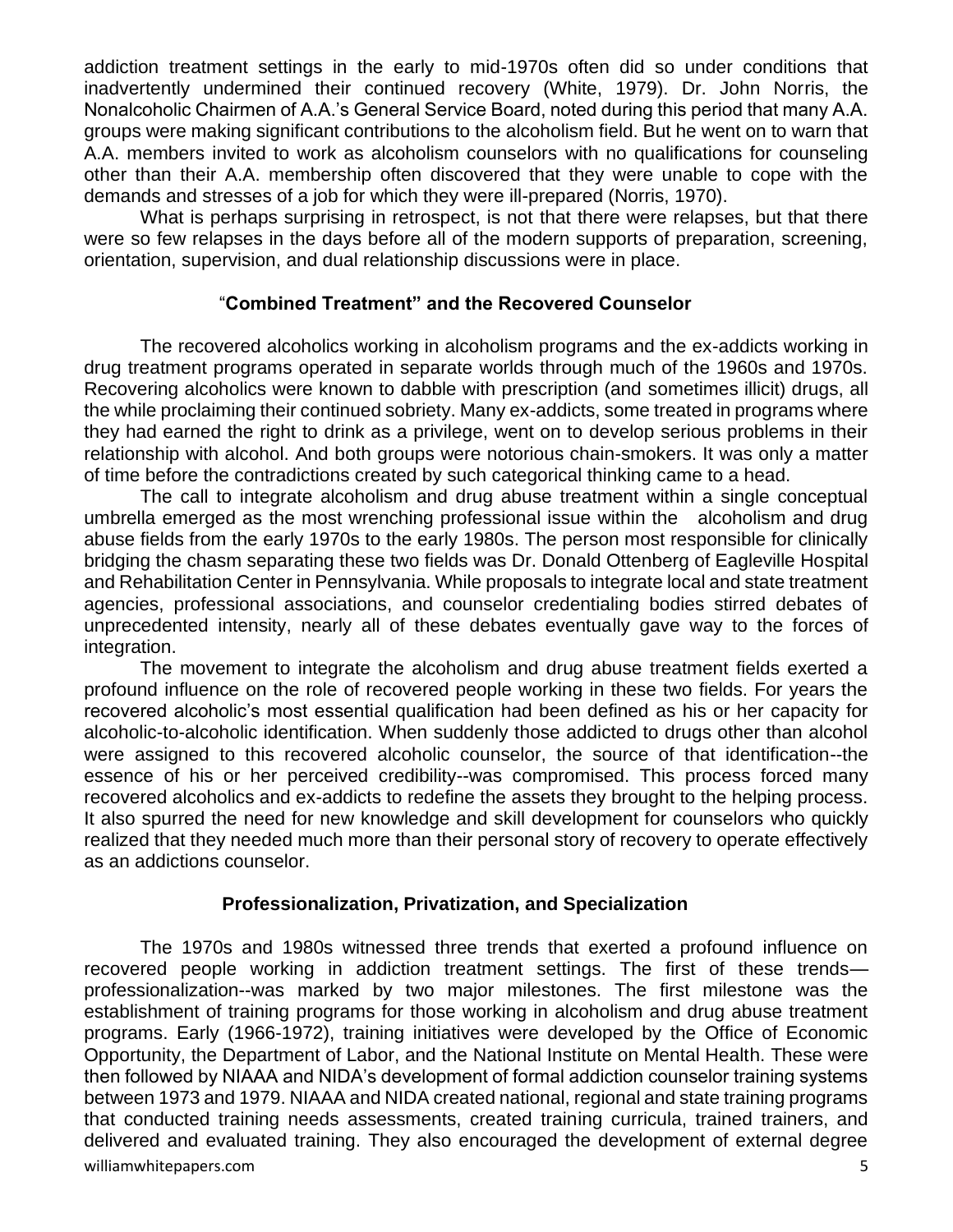programs and graduate programs to enhance the credibility of a large portion of the treatment workforce that lacked academic credentials. The focus of these initiatives was to turn a large (some 45,000 workers) and largely untrained "paraprofessional" workforce that lacked credibility into a professional workforce that could take its place alongside more traditional helping disciplines (Over 200..., 1972; Davis and Ford, 1980). There was a debate during this period regarding whether alcoholism and drug abuse counselors should become a "new profession" or whether they should be trained as specialists within such existing professional disciplines as psychology, social work, and counseling. Strong advocacy for the former eventually tipped the scales toward creating a new professional specialty of addiction counseling. Implicit within this transition was the decision that addiction counselors would no longer remain "paraprofessionals" working under the supervision of "professionals" but would instead seek to emerge as professionals in their own right (Valle, 1979).

The second milestone of professionalization involved the development of professional associations and credentialing processes for addiction counselors. These activities occurred at both state and national levels. National addiction counselor associations can be traced to the founding of the National Association of Alcoholism Counselors and Trainers (1972) which evolved into the National Association of Alcoholism Counselors (1972) and, subsequently (1982), became today's National Association of Alcoholism and Drug Abuse Counselors (NAADAC). State credentialing and certification systems for alcoholism and drug abuse counselors spread in the 1970s, with addiction counselor credentialing mechanisms in place in 23 states by 1979 (Camp and Kurtz, 1982). Competing national addiction counseling credentials were offered by the American Academy of Health Care Providers in Addictive Disorders, the National Certification Reciprocity Consortium, and NAADAC. The foundation of these credentialing efforts was laid by a series of technical reports--the Roy Littlejohn Report (1974), the University Research Corporation and the Medical College of Pennsylvania's reports on drug abuse counselor functions (1975-1977), the Finger Panel Report (1977), and the Birch and Davis Report (1983)--that collectively tried to move addiction counseling from a folk art to a professional discipline by defining the knowledge and skill components of addiction counseling and recommending approaches to the training and credentialing of addiction counselors. What emerged was a patchwork system of competing national and state certification bodies, registries, civil service classifications, and licensure movements (Mitchell, 1981). Debate continues on relative value of these various approaches to credentialing and whether such systems have improved the quality of treatment and effectively protected the public from harm by incompetent practitioners.

The advent of addiction counselor training programs and the advent of counselor certification and licensure created a situation where recovered staff without degrees either obtained degrees or alternative credentials (certification) or drifted out of the field. This trend toward professionalization was particularly difficult for those who lacked a high school education, lacked full literacy, lacked prior experience with job interviewing and testing and, not uncommonly, had prior criminal records. Many such workers were filtered out of the system during this move toward professionalization.

The major transition in this period was from a situation where recovered people began working as counselors and then obtained training, to a situation where people obtained training *before* they begin working in the field. There were also growing numbers of other professionals entering the addictions field who did not bring backgrounds of personal recovery.

A second trend, the privatization of addiction treatment, was influenced by the development in the early 1970s of accreditation standards for alcoholism treatment programs and a shift by the insurance industry to reimburse costs for alcoholism treatment. These changes spawned a rapid proliferation of hospital-based and private, freestanding alcoholism treatment programs that catered to a more affluent class of clients. This trend further exerted pressure to elevate the knowledge, skills, appearance and interpersonal skills of those working as addiction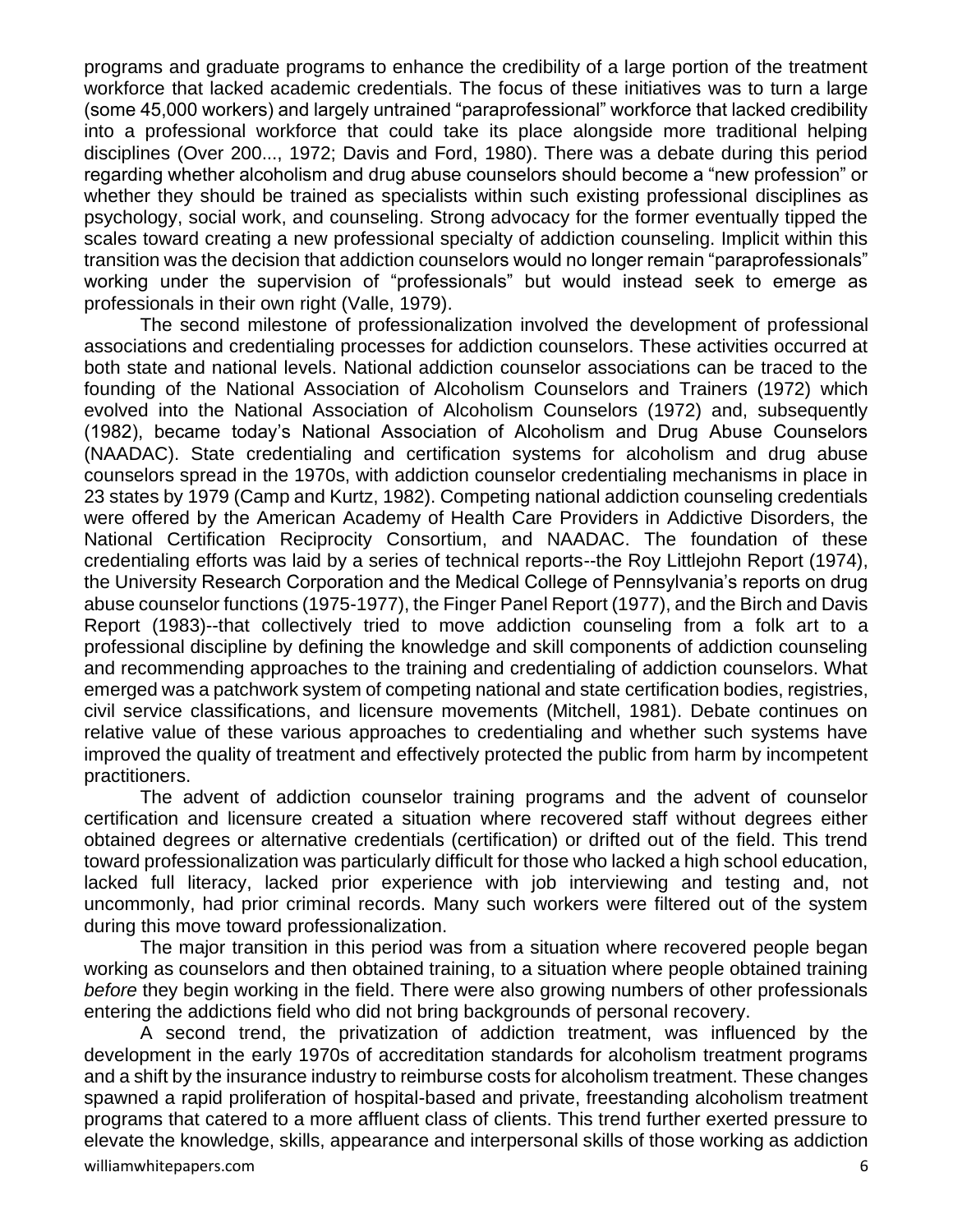counselors. One dimension of the trend toward privatization was the opening of a market for private addiction counseling. With the availability of third party reimbursement for such services, credentialed people in recovery worked within solo or group private counseling practices for the first time since the early  $20<sup>th</sup>$  century lay therapists (Schmidt, 1993).

As the field became professionalized and more privatized, a third trend— specialization- -emerged. Recovered people could not only acquire professional credentials, they could also specialize in work in particular settings (hospitals, schools, military, workplace, criminal justice system, or child welfare system). They could specialize in working with clients with particular drug choices. And they could specialize in work with particular types of clients (women, adolescents, the elderly, clients of color, gays and lesbians, the deaf, the dually diagnosed, or other special needs groups). Recovering people pushed treatment institutions and mutual aid societies toward greater responsiveness to the needs of special groups and created new intervention choices. Two examples are particularly noteworthy. Dr. Vernon Johnson used his own recovery experience and his frustration with the traditional position that alcoholics couldn't be helped until they had hit bottom to pioneer new techniques of family intervention that brought thousands of alcoholics into treatment. Dr. Jean Kirkpatrick, reacting to her own struggles getting sober within A.A., formulated a sobriety-based support group based exclusively on the experiences and needs of addicted women. The resulting group--Women for Sobriety--provided an alternative or adjunct to A.A. for many recovering women.

The rise of groups like Women for Sobriety (1975), Secular Organization for Sobriety (1985), and Rational Recovery (1986) brought recovered people into professional helping roles in addiction treatment who did not come from a traditional Twelve Step recovery background. There were also a growing number of recovered people carrying a message of hope to addicts through cultural and religious frameworks of recovery. Recovered people working in the field of addiction treatment moved from a homogenous group to one that reflected many diverse styles of personal recovery.

#### **The Family Recovery Movement**

Parents, partners, and children of alcoholics have been involved in service roles in the addiction arena for more than two centuries. Several Native American temperance reformers were children of alcoholics as was Dr. Benjamin Rush--the godfather of American addiction medicine--and large numbers of wives and children of alcoholics sought support and service roles with the 19<sup>th</sup> century temperance movement. From the Washington Movement through A.A., wives similarly played crucial roles in the history of these mutual aid societies. But it wasn't until the 1970s and 1980s that their presence within American treatment institutions become visible and legitimized. Prior to that period, family members were viewed as a contributing factor in the etiology of addiction, a potential source of sabotage during treatment, or, at the very best, an instrument of support for the alcoholic in treatment (White, 1998).

A whole movement emerged in the 1980s around the ideas that: 1) family members of alcoholics and addicts experienced distortions in their thinking, emotions, and behavior as adaptations to addiction within the family, 2) family members of alcoholics deserved treatment and support for their own recovery, and 3) the movement through the developmental stages of recovery for family members and the family as a whole could be facilitated by mutual sharing and support with others who were in a similar process of recovery. Champions of early family perspectives on addiction (Joan Jackson) gave way to new pioneers (Claudia Black and Sharon Wegscheider-Cruse) and a new genre of family-oriented confessional, self-help and treatment literature.

williamwhitepapers.com 7 During the 1980s, the percentage of recovered alcoholics filling direct care roles in addiction treatment programs decreased as the number of recovering family members increased and as the number of academically trained professionals without recovery backgrounds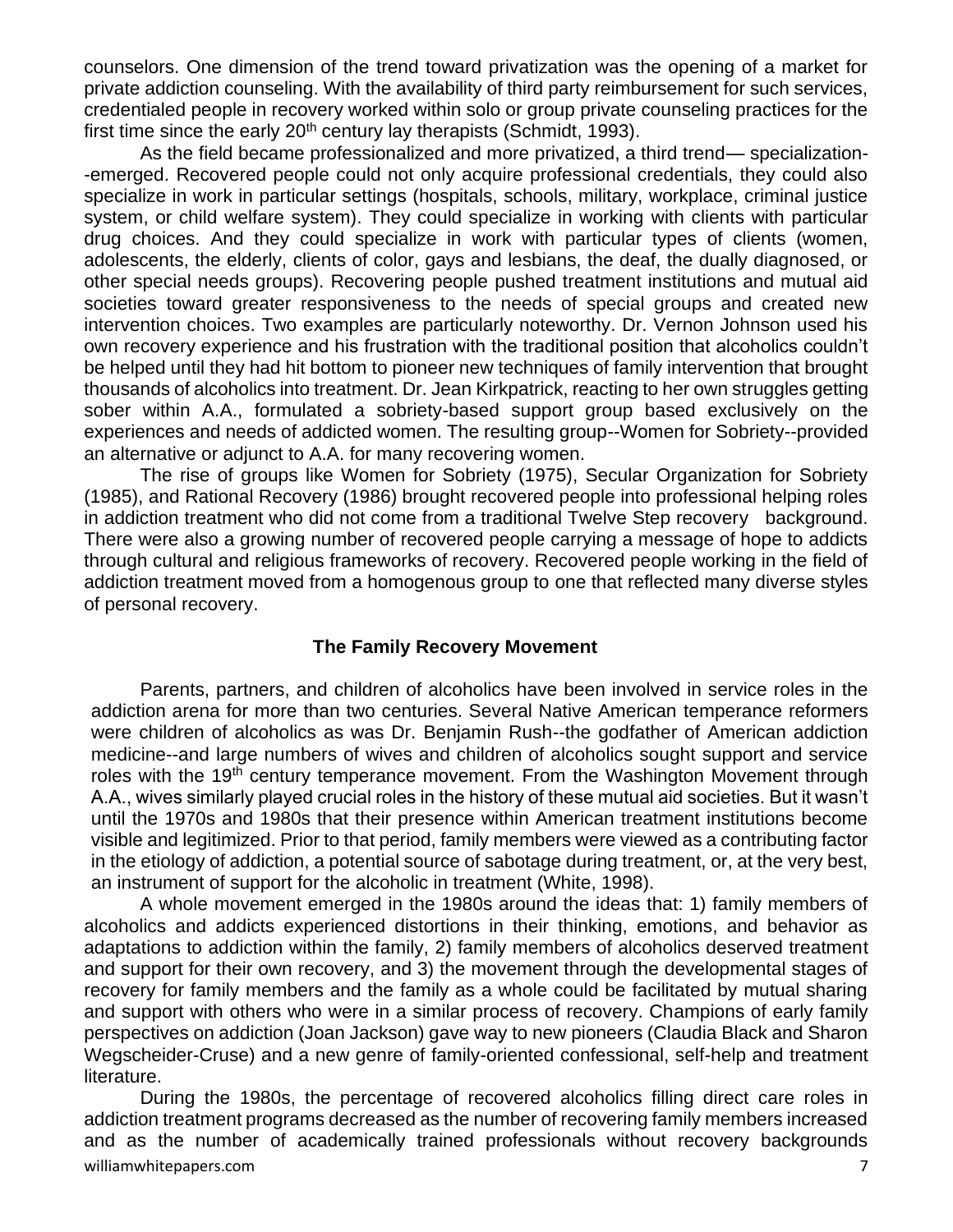increased. Recovering family members were especially drawn to work within newly created "family programs"--specialized tracks of family education and treatment that were incorporated into increasing numbers of addiction treatment agencies. By the late 1980s, these tracks evolved into formalized programs for children and adult children of alcoholics which evolved into "codependency" treatment programs. One of the by-products of these transitions was a growing number of women and men working in the field who brought both personal and/or family recovery perspectives to their professional service activities, and affiliation with such groups as Al-Anon and Adult Children of Alcoholics. After more than 150 years as a primarily male field of endeavor, the profession of addiction treatment finally began a process of feminization.

#### **Discussion**

To conclude this historical review, we will briefly review: 1) how the status of wounded healers has evolved within the larger history of addiction-related mutual aid and addiction treatment in America, 2) the current status of recovered people working in addiction treatment, and 3) the special assets and vulnerabilities of the wounded healer.

#### **The Evolving Role of the Wounded Healer**

There are several major themes within the history we have explored.

**From Cultural Reform to Personal Reform** It could be argued that the abstinencebased, Native American cultural revitalization movements led by recovered alcoholics do not constitute threads within the tradition of recovered alcoholics working within addiction treatment on the grounds that these groups did not have a singular focus on the problem of alcoholism. It seems likely, however, that the leaders of these movements understood that these structures would have had little relevance if they had been so narrowly defined. Recovery movements that arise within a people under physical and cultural assault must address personal recovery within its most pressing political, economic, and cultural contexts. While the earliest roots of professional helping by recovered people were by necessity enmeshed within broader acts of political advocacy and political/cultural renewal, there is an enduring strain between the impulse to rally against environmental conditions that contribute to excessive drug use, and the impulse to focus on the personal reformation of those who are casualties of that excess.

**From Avocation to Vocation** Wounded healers have long experienced a strain between an avocation (calling) to work with the addicted and the more formal demands of vocation--the use of one's addiction and recovery experience as a credential for professional employment.

**From the Spiritual to the Secular** The stories of many of the most noted wounded healers--Handsome Lake, John Gough, John Hawkins, Jerry McAuley, Bill Wilson, Malcolm X- are remarkable, in part, for their dramatic conversion experiences and the messianic visions that drove their subsequent service activities. Emerging movements to help those addicted to alcohol and other drugs often begin in the spiritual arena and then migrate to a secular arena. This can be seen in the movement from Courtenay Baylor's religious approach of lay therapy at the Emmanuel Clinic to the emergence of Richard Peabody's technical approach to lay therapy that was privatized and stripped of its religious and spiritual dimensions. In these transitions, we see a shift from doing things with and for the alcoholic (housing, feeding, listening, sharing, praying) in the context of an equal relationship, to doing things to the alcoholic ("treating") in the context of an unequal, fiduciary relationship. The modern credentialing movement similarly shifted the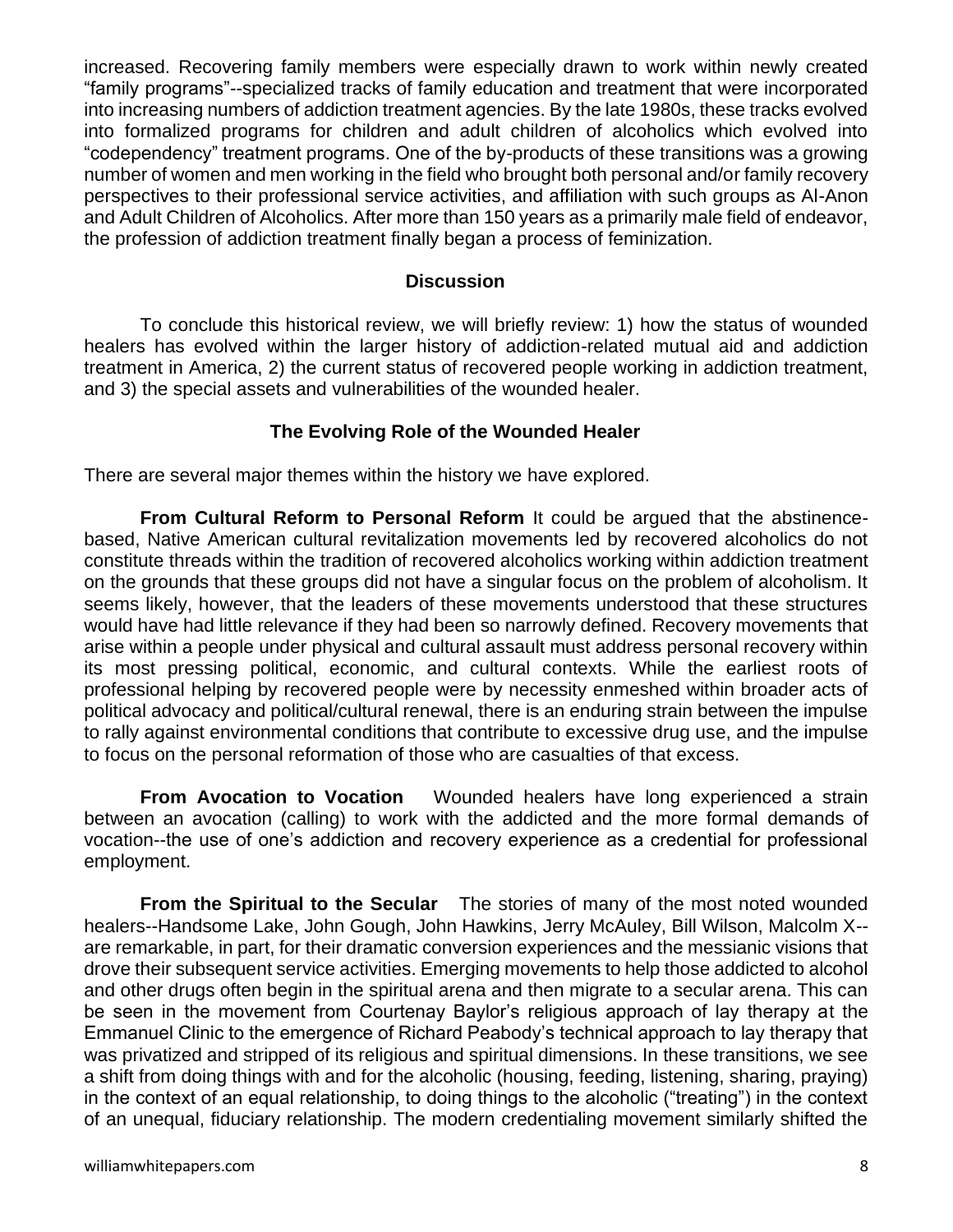focus of the helping process from one that was essentially a spiritual process to one that was rooted in the disciplines of physiology, pharmacology, psychology, and social casework.

**From the Personal to the Professional/Technical** Throughout the 19<sup>th</sup> century. recovered alcoholics pursued highly personal activities for the benefit of themselves and others similarly afflicted. The essence of this service to self and others was the sharing of experience, strength and hope through persuasive speaking, personal correspondence, face-to-face consultations with alcoholics and their families, and through telling one's story in books, pamphlets, and such specialized newspapers as *The Reformed Drunkard*. There has been an enduring strain between whether recovered alcoholics should continue to perform these functions or whether they should instead be performing more technical and less personal services. The modern debate about counselor self-disclosure suggests a movement from the personal to the professional/technical.

It is in the lay therapy movement of the Emmanuel Movement that we see the emergence of a defined structure, process, and body of clinical technique that constitutes a specialized psychotherapy for alcoholism. This is the first time we see the recovered alcoholic taking on primary responsibility for the "treatment" of other alcoholics. It is here that we see the functions of the recovered professional helper expand beyond his own storytelling, advice-giving and encouragement. We find here a well-developed theory of the etiology of alcoholism, criteria for the selection of those candidates most likely to be helped, the use of informed consent and confidentiality negotiations, a multi-staged counseling process, well-defined and codified counseling techniques, and literature assigned to the client as an adjunct to the counseling process. It is in the early Peabody-trained lay therapists that we first get the feeling that there is much more involved in counseling an alcoholic than passing along what one learned in the mastery of one's own personal recovery. It is here that we see how the legitimacy of the recovered professional helper evolved from the credential of internally acquired knowledge to a credential of externally mastered knowledge and skill.

**From the Public to the Private** There are repeated cycles of moving the helping process by recovered people from one wrapped within a larger institutional setting that has broad public support to an activity that is done in isolation and for personal profit. This trend spans the movement of Washingtonian leaders into the professional lecture circuit to the movement of modern addiction counseling into private practice. A hallmark of professionalization--the ability to practice independently--seems to work against the enduring calls for multidisciplinary models for the care of the addicted.

**Cyclical Presence** The use of recovered people as professional helpers has been continually rediscovered over the past two centuries. The ascension of this practice has often involved recovered people filling a void within a stigmatized arena that attracted only a small number of professionals. The decline in this practice is less clear. We know very little about why inebriate homes and addiction cure institutes moved away from the practice of hiring recovered inebriates just as we know very little about the mid-20th century decline of the lay therapy movement. But three hypotheses are worthy of testing: 1) Problems of sustaining levels of commitment and competence arise as the use of recovered people moves from its pilot (social movement) stage to its replication (professionalization, institutionalization) stage. 2) Recovered people can claim ownership of the addiction problem only when that problem is perceived to have no value to mainstream helping professionals. 3) When the medicalization of addiction enhances the prestige and profitability of those laying claim to this problem, recovered people without traditional academic credentials diminish in number and visibility.

williamwhitepapers.com 9 **Changing Roles** There is a cyclical aspect to the role changes of recovered people. The emergence of recovered people in A.A. working within the early farms, retreats, and eventually within the newly emerging Minnesota Model constitute a reversion to the style of the 19<sup>th</sup> century temperance reformer. The influence of the lay therapy movement was to a great extent lost as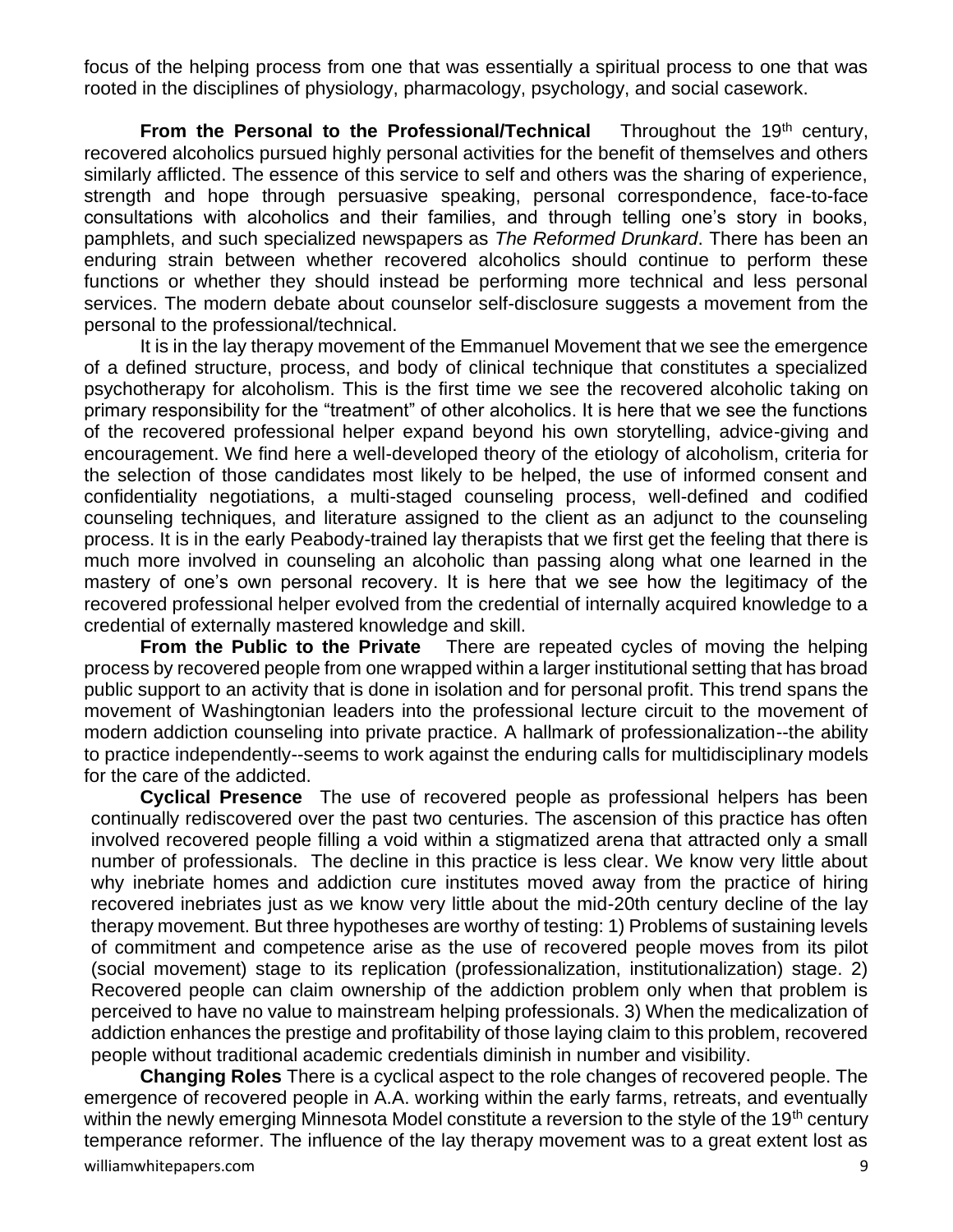A.A. members working in the alcoholism field essentially reverted to the functions of sharing their own story, offering encouragement, and offering advice drawn from A.A.'s basic texts. The later strain to professionalize the Minnesota Model resulted in reintegrating many of the lay therapy elements back into the role of alcoholism counselor.

**The Modern Transition** What alcoholism counselors had in the social movement phase of treatment was a deep, experiential understanding of the stakes involved in addiction treatment. Counselors understood that there was a life or death quality to their work. They saw the whole alcoholic and the entire outcome of treatment--at its best and its worst. In what has become a much more fragmented and clinically antiseptic field, today's counselors work with addicts that somebody else sobered up, and they work with them for a narrow slice of time, knowing little of what came before or what follows. Many (if not most) of today's counselors have never seen Delirium Tremens (DTs), never seen heroin withdrawal face-toface, never held the hand of an addict dying from addiction-related diseases, never stood beside family members over the graves of alcoholics and addicts who didn't make it. The knowledge base of counseling has moved from an emphasis on an experiential understanding of the process of addiction and recovery--its physiology, its psychology, its spirituality, its geography and sociology--to an emphasis on what is for many of today's addiction counselors essentially hearsay knowledge. Those systems that have helped recovered addicts acquire education and professional credentials have sustained a valuable blend of firsthand and secondhand knowledge.

**From Community to Career** Addiction counselors of yesteryear had a sense that they and their clients were part of a larger family or community. The relationships between counselors and their clients have become much more professionally encapsulated and more emotionally detached. Viewed nationally, the relationships between counselors and the recovering community have evaporated. Counselors of yesteryear, like their clients, had an umbilical cord attached to the recovery community that linked them, fed them, nurtured them. The number of today's counselors who have never been (or not been in years) to an A.A., Al-Anon, NA, CA, WFS, SOS, RR, or MM meeting or who do not see themselves as being part of this larger community would be incomprehensible by the standards of yesteryear. In the face of such disconnection, today's counselors must seek other sources of strength from which they can convey a hope to the alcoholics and addicts sitting across from them. Where such sources are not found or consistently tapped, hope may be a diminishing element within a treatment milieu.

**Support Then and Now** The conditions under which recovered people have pursued their service roles have changed significantly. Recovered people today enter the enterprise of addiction treatment having often have had their own addiction careers interrupted at earlier stages. They bring longer periods of sobriety before entering the work and greater access to sobriety-based support groups to sustain their own recovery process. They have received considerable education and training before they begin counseling others. They are more likely, than their 19<sup>th</sup> and early 20<sup>th</sup> century counterparts, to be imbedded within a large interdisciplinary team and have greater access to clinical supervision. These conditions provide a greater level of preparation and support than has been available during any earlier period of American history.

**Lost Dimensions** In reviewing the evolution of this wounded healer role, it is perhaps appropriate to ask whether anything of value has been lost within the many transitions in this role. If addiction counseling were represented metaphorically as an onion, we have added layer upon layer to this role while some believe that we have come to neglect the core. There is almost universal concern that, in our preoccupation with documentation, billing, scheduling, and all of the other mechanisms that surround the counseling process, we have forgotten the empathic relationship that is the core of this process. It is the recovered person who has most consistently brought this capacity for empathy to the engagement of addicts and their families. Their professionalization and declining numbers might reflect a diminishing emphasis in modern treatment on this most fundamental foundation of addiction counseling.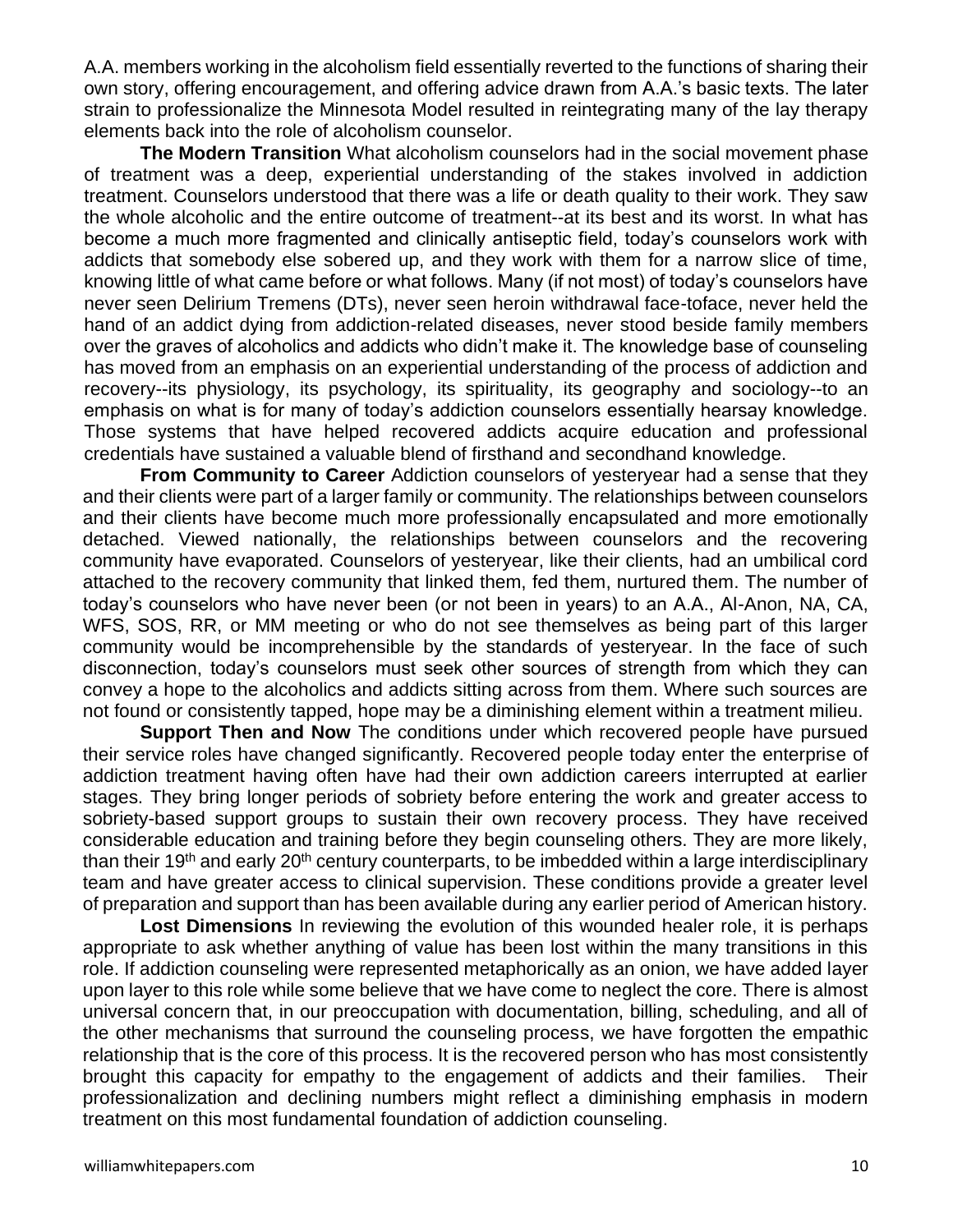The medically and psychologically derived therapeutic models in which recovered alcoholics and addicts are trained as part of their transition into the profession of addiction counseling has limitations as well as value. By over-identifying with this new body of knowledge, the recovered person may refute the value and legitimacy of their own experience in ways that diminish their empathy and connectedness to the still suffering alcoholics/addicts who seek their services (Kite and Keyes, 1973, p. 79-80). Emotional detachment in the name of professionalism may neutralize the most important assets the recovered person brings to the field of addiction treatment. When this happens on a large scale, then the question of the future of recovered people working in the field will have been rendered irrelevant because all clinically important differences between counselors with and without recovery backgrounds will have dissipated.

#### **Current Status of Recovered Professionals**

Studies of the addiction treatment workforce have found different percentages of direct care staff in recovery at different times and within different treatment modalities. The percentage of those with a recovery background who work as addiction counselors has been reported as low as 7% in community mental health centers and 14% in inpatient VA programs; as ranging from 35-40% in methadone and outpatient drug free programs; and as high as 70-75% in private inpatient programs, detoxification programs, and halfway houses (Humphreys, Noke and Moose, 1996; Aiken, et.al., 1985; Mulligan, et.al., 1989). Over half of certified addictions counselors surveyed nationally acknowledge recovery status (Birch and Davis, 1983, 57%; McGovern, 1987, 70%; NAADAC, 1993, 63%; NAADAC, 1995, 58%; Roman and Blum, 1997, 62%).

These studies suggest that the percentage of recovered people working in the field peaked at between 70-80% between 1985-1990 and then slowly declined to the 50-60% range in the 1990s. Given the lower use of recovered people in community mental health centers and independent health care systems like the VA, this percentage will likely continue to decline if the treatment of addiction to alcohol and other drugs continues to move from a segregated system to integration within broader behavioral health service systems.

#### **Assets and Vulnerabilities of Wounded Healers**

Several efforts have been made to delineate the characteristics of those with and without recovery backgrounds who work in the addictions treatment field (Anderson, 1944, 1950; Blume, 1977; Bissell, 1982; McGovern and Armstrong, 1987; White, 1979, 1998). These collective observations suggest eight assets that recovered people have brought to their roles in addiction treatment institutions in America: 1) a knowledge of the physiology, psychology, and culture of addiction that is derived from direct experience; 2) a capacity for, and openness to, emotional identification (kinship) with the addict; 3) an absence of condescension and contempt derived from an equality of shared experience and vulnerability; 4) a zeal (calling) to heal others that flows out of a deep sense of personal gratitude for their own recovery; 5) the ability to use their own stories to incite hope in the potential for recovery; 6) a willingness to be more directive (than traditionally trained helping professionals) when counseling alcoholics in the earliest stages of recovery; 7) the capacity to serve as a role model for the client and to coach the client on dayto-day issues faced in early recovery; and 8) the ability to provide clients with a detailed and personal orientation to A.A. and other mutual aid societies.

williamwhitepapers.com and the community of the community of the community of the community of the community of  $11$ At the same time, the professional helper in personal recovery may be prone to: 1) experience interprofessional conflicts arising from differing views about the nature of addiction and recovery as well as from their own unresolved feelings about past maltreatment by professionals, 2) overextend themselves to compensate for their self-perceived lack of credentials, 3) experience special problems of countertransference with clients, e.g., trying to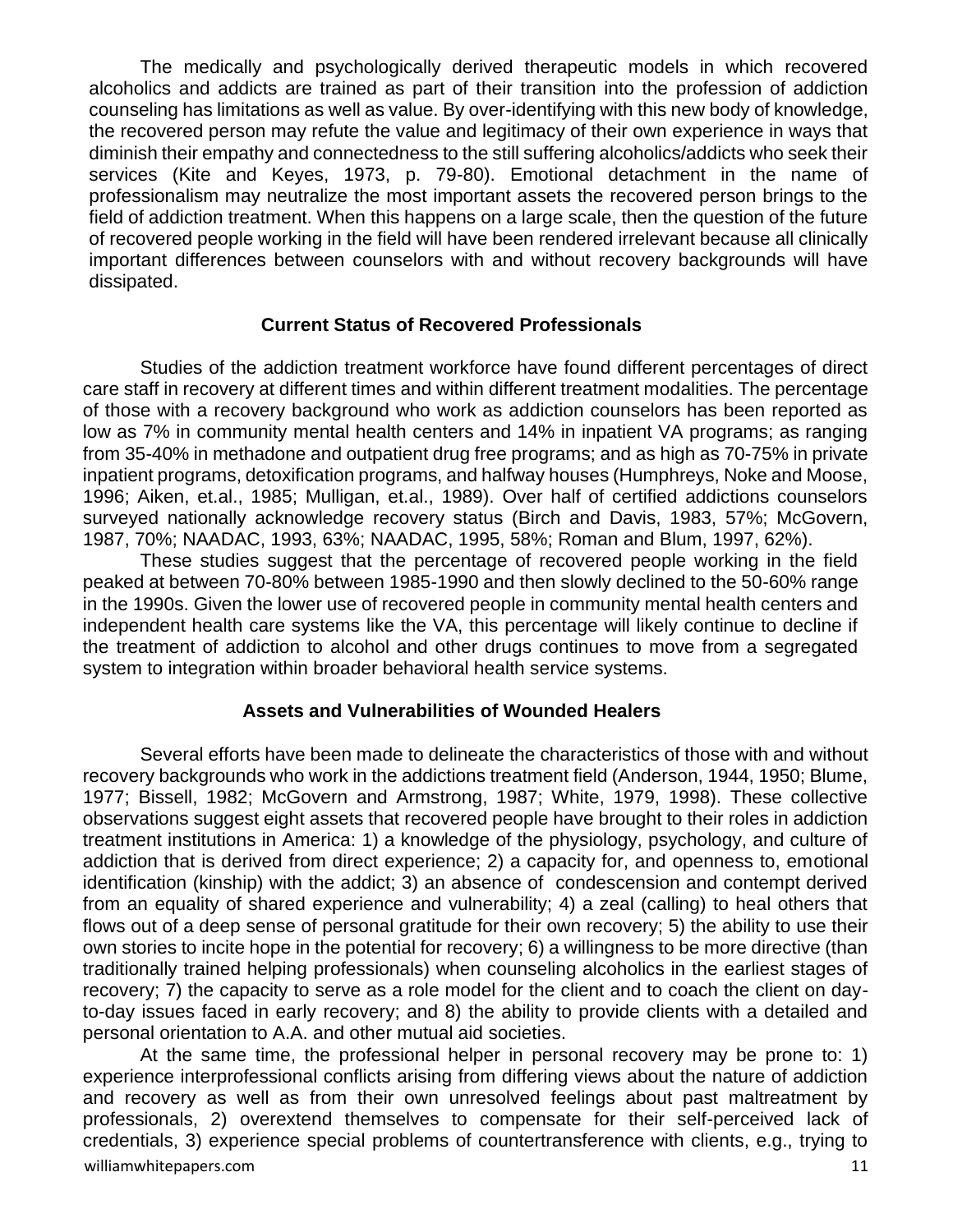program a client's recovery within the framework of his or her own recovery, 4) develop a dependency upon the social and emotional intensity of the work milieu to meet unmet social and intimacy needs, 6) experience role confusion and role conflict between mutual support group activities and professional counseling activities, and 7) to experience a rare, but quite real, vulnerability for relapse.

There are two points that should be made regarding this catalogue of assets and vulnerabilities of professional helpers in personal recovery. The first is that assets and vulnerabilities are often closely linked regardless of one's recovery status. The recovered person's capacity for identification has a shadow side (the vulnerability for over-identification), just as the objectivity and clear professional boundaries that are the alleged hallmark of the academically-trained professional helper can evolve into emotional detachment and clinical abandonment. Every experience or trait that can add to the helping process, when pushed to excess, reveals a shadow side (Ottenberg, 1977). A second point is that assets and vulnerabilities applied to such categories as "recovered" or "non-recovered" may not hold up under the scrutiny of science. For example, the idea that recovered staff as a group hold either certain beliefs or rigid beliefs about addiction, treatment and recovery has been challenged in research comparing staff with and without recovery backgrounds. For example, recovered staff in one major study were less likely than other staff to see alcoholics as an homogenous group whose needs could be met within a single approach to treatment (Humphreys, Noke and Moose, 1996).

#### **Personal Recovery as a Professional Credential**

A personal history of recovery from addiction does not, *in and of itself*, qualify or disqualify one as an effective facilitator of recovery for others. Modern studies have confirmed that the presence or lack of personal recovery are not predictors of counseling effectiveness or ineffectiveness (Covner, 1969; Rosenberg, et.al., 1976; Allison and Hubbard, 1985). Only one study noted superior treatment outcomes for patients assigned recovered counselors and that gain was only for younger (under age 35) patients (Argeriou and Manohar, 1978). Individual counselor beliefs and practices often thought to be defined by recovery or non-recovery status often are frequently found in research studies to be shaped instead by such factors as age, years of education, or treatment setting (Berger-Gross and Lisman, 1979; Shipko and Stout, 1992). In recounting the power of the wounded healer in the history of addiction treatment, one must be careful not to romanticize the pain of addiction. Such pain is more naturally debasing than ennobling. There is nothing in the addict's injured and fouled body, oft-profane tongue, or emotional/physical cruelties that stands as a qualification to help others. The personal experience of addiction takes on value only in the context of recovery. For every wounded healer carrying a message of hope today, there are a thousand addicts whose wounds were mortal. The lessons to be learned from the wounding become available to others only within the context of enduring recovery. And yet, even the most remarkable recovery from addiction may not, by itself, render one capable of working effectively as an addictions counselor. The best addiction counselors are often described by a constellation of traits-compassion, empathy, respect, genuineness, emotional courage--that cannot be easily reduced to categories of life experience or formal education.

# **A Closing Reflection**

There are many things in this history worthy of emulation. If we look at the most notable of the recovered people within this history, we find a sense of personal calling and a vision of how that calling can unfold within a particular historical context. We find a profound belief that working with addicts and their families is a worthy and noble way to spend one's life. We find a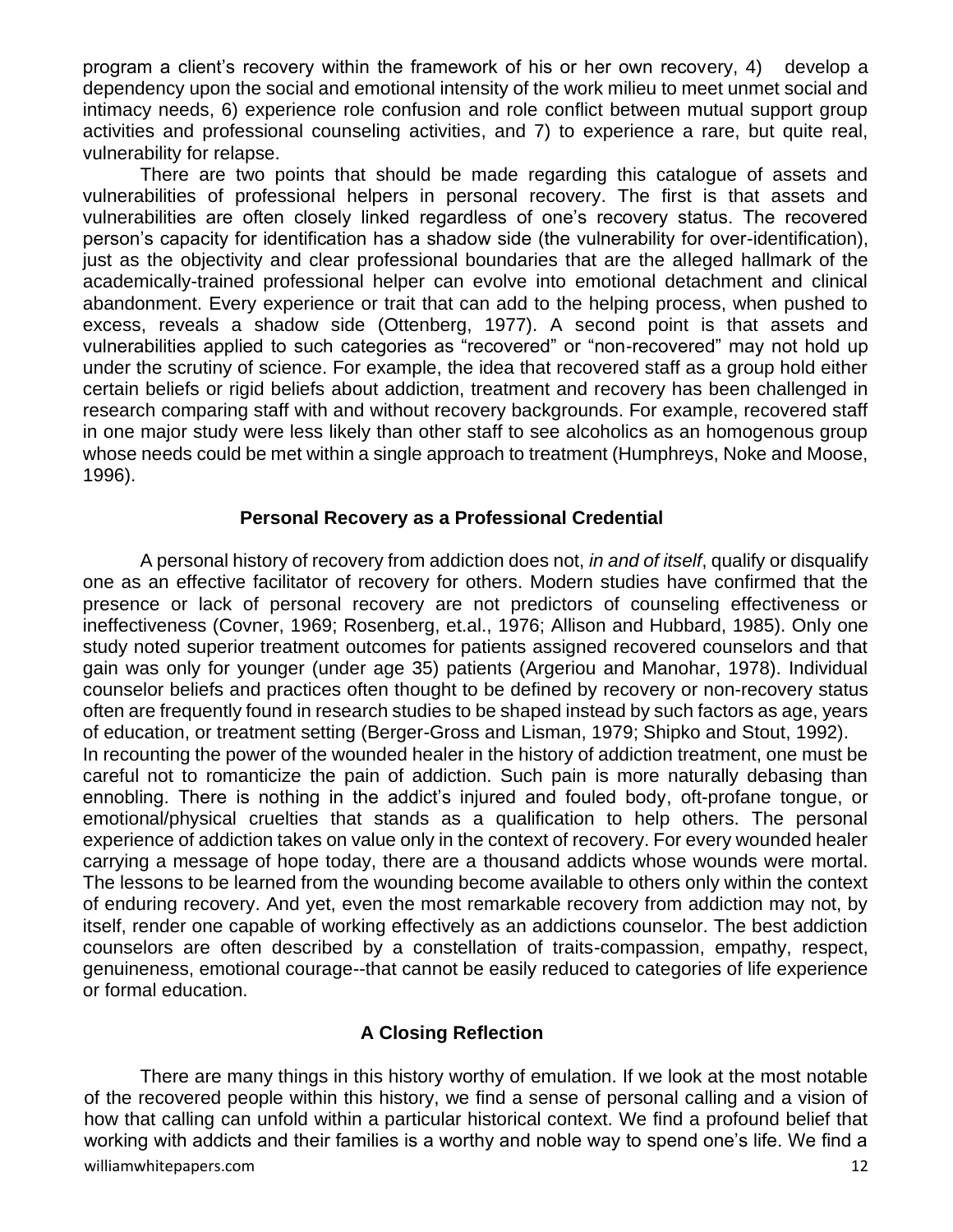purity and singleness of purpose. We find in this story people who enter relationships with alcoholics and addicts from a position of moral equality, lacking the contempt and condescension that has long marred the relationship between addicts and their would-be professional helpers. We find a style of influence that is based more on life experience couched in story than in theory or rational argument. There is perhaps most of all an authenticity of emotional contact--an empathic understanding of the deforming powers of addiction and a passionate belief in the healing power of recovery. Recovered people, with all their assets and vulnerabilities, enter relationships with their clients with an unshakable belief that there is hope for permanent recovery from addiction, the best evidence of which lies within their own transformed lives.

So how does one emulate such qualities? If we look at those without personal addiction recovery experience who have been universally acknowledged for their special skills in working with alcoholics and addicts, we do find that they are individuals who have, like the alcoholic and addict, faced their own stark limitations, emptied themselves out, and experienced their own rebirth (Kurtz, 1996/1999). Concepts like "wounded healer" and "kinship of common suffering" transcend such labels as alcoholic and non-alcoholic. While the mechanism of addict-addict identification has long been a dimension of recovery for many people, what may be most important in the professional arena, is this authenticity of emotional contact that provides the context for the technical skills one offers as a professional helper. Such empathy and authenticity transcend the issue of one's recovery status.

A final lesson that can be drawn from those in recovery is the personal vulnerability that is inherent within the process of relating out of such emotional authenticity. Some of the most notable figures in this history--from John Gough to Jerry McAuley to Marty Mann, experienced brief relapses during their service careers while others had their careers (and their lives) destroyed by such falls from grace. Recognizing the kinds of daily activities that have long helped recovered people sustain their recoveries and their health working in this field can offer guidance for us all. Those activities include: 1) centering rituals that provide an opportunity for selfreflection and re-focus, 2) mirroring rituals that bring us together with kindred spirits for refreshment and re-commitment, 3) acts of selfresponsibility and self-repair that allow us to make sure that our own home is not left in darkness while we carry light to others, and 4) private, unpaid acts of service that serve to rekindle the values and commitments that first drew us to this work.

Historically, recovered and recovering people brought great passion and energy to the treatment milieu. They brought a focus on direct service to the still suffering addict and a deep faith in the potential for recovery derived from their own transformed lives and their participation in a community of recovered and recovering people. It is that contagious spirit of hope that must not be lost as this field enters a new century.

#### **References**

- Aiken, L., LoSciuto, L. and Ausetts, M. (1985). Who is Serving Drug Abuse Clients. In: Ashery, R. Ed., *Progress in the development of Cost-effective Treatment for Drug Abusers*. Rockville, MD: NIDA (NIDA Research Monograph 58).
- Alcoholics Anonymous (1970). *Final Report, Twentieth Annual Meeting of the General Service Conference of Alcoholics Anonymous*. New York: General Service Office of Alcoholics Anonymous.
- Alcoholics Anonymous (1975). *Final Report, Twenty-Fifth Annual Meeting of the General Service Conference of Alcoholics Anonymous*. New York: General Service Office of Alcoholics Anonymous.
- Anderson, B. and Blankman, B. (1986). Impaired Counselors: A National Survey. *The Counselor,* 4(5):18-19.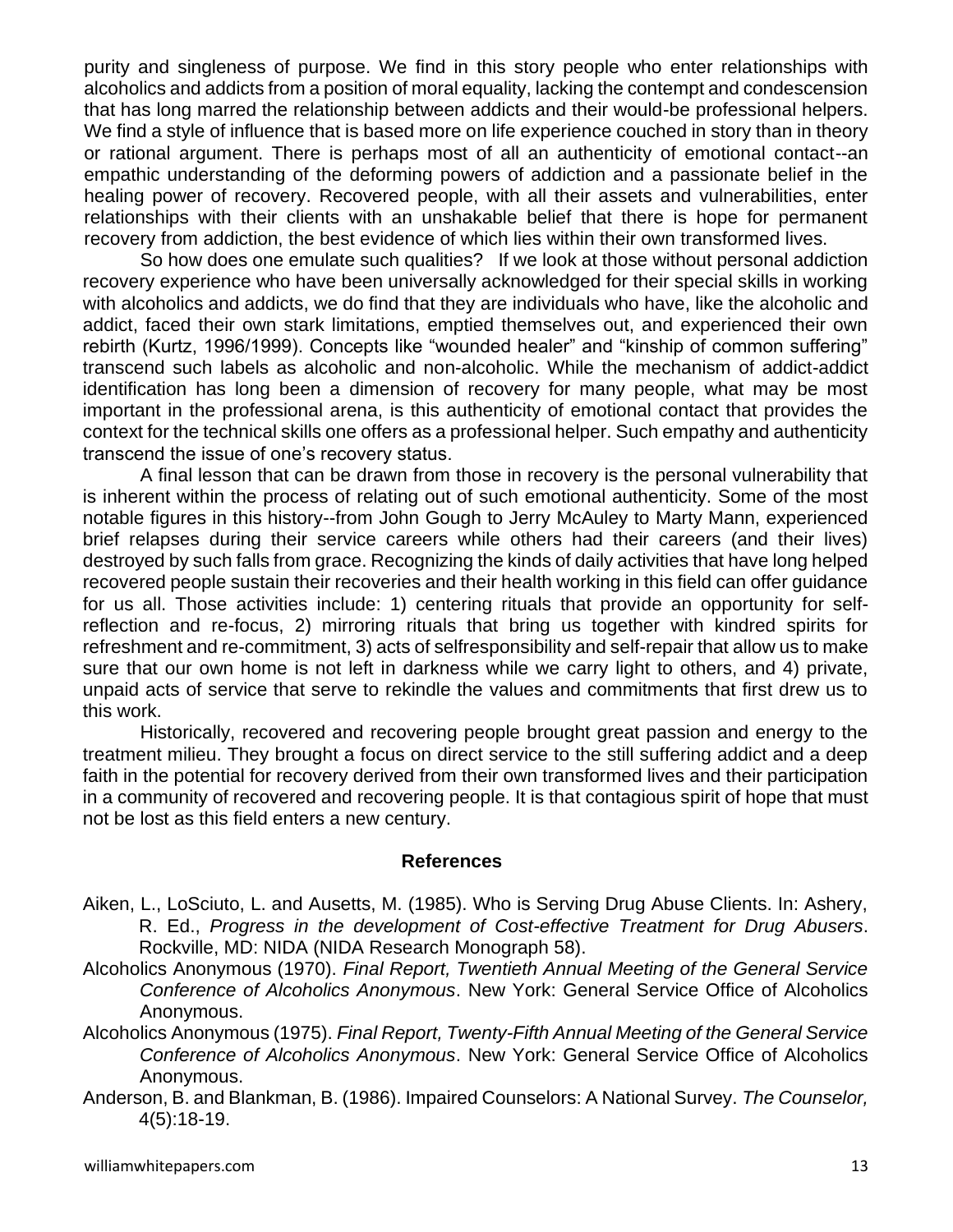- Anderson, D. (1944). The Place of the Lay Therapist in the Treatment of Alcoholics. *Quarterly Journal of Studies on Alcohol*, (September), pp. 257266.
- Allison, M. And Hubbard, R. (1985). Drug Abuse Treatment Process: A Review of the Literature*. International Journal of the Addictions,* 20: 1321-1345.
- Argeriou, M. and Monohar, V. (1978) Relative Effectiveness of Non-alcoholics and Recovered Alcoholics as Counselors*. Journal of Studies on Alcohol* 39:793700.
- Berger-Gross, V., and Lisman, S. (1979) Attitudes of Paraprofessionals toward Alcoholism: Settings Effects*. Journal of Study on Alcohol* 40:514-517.
- Birch & Davis Associates (1983). *Development of Model Professional Standards for Counselor Credentialing*. Rockville, MD: NIAAA.
- Bissell, L. (1982). Recovered Alcoholic Counselors. In: Pattison, E. and Kaufman, E. Eds., *Encyclopedic Handbook of Alcoholism.* New York: Gardner Press, pp. 810-817.
- Blume, S. (1977). Role of the Recovered Alcoholic in the Treatment of Alcoholism. In: Kissin, B. and Beglieter, H. Eds. *The Biology of Alcoholism, Vol. 5, Treatment and Rehabilitation of the Chronic Alcoholic*. New York: Plenum Press, pp. 545-565.
- Briggs, D. (1963) Convicted Felons as Social Therapists*. Correctional Psychiatry and Journal of Social Therapy* 9:122-126.
- Camp, J. and Kurtz, N. (1982) Redirecting Manpower for Alcoholism Treatment. In: Prevention, Intervention and Treatment: Concerns and Models. Alcohol and Health Monograph, No. 3, pp. 371-397. (DHHS Publication No. ADM 82-1192) Washington, D.C.: U.S. Government Printing.
- Carkhuff, R. and Truax, C. (1965) Lay Mental Health Counseling: The Effects of Lay Group Counseling. *Journal of Counseling Psychology* 29:426-431.
- Carkhuff, R. (1969) *Helping and Human Relationships: A Primer for Lay and Professional Helpers*. New York: Rinehart & Winston.
- Carkhuff, R. (1971) *The Development of Human Resources: Education, Psychology, and Social Change*. New York: Holt and Rinehart.
- Covner, B. (1969) Screening Volunteer Alcoholism Counselors. *Quarterly Journal of Studies on Alcohol* 30:420425.
- Davis, C. and Ford, C. (1980). *Preparing a Drug Abuse Workforce: A National Training System.* Washington, C.C.: Career Development Center.
- The Fifth ATwo Hatter@... (1981) *Alcoholism Report*, February 27, 1981, p. 7.
- Grosser, C., Henry, W., and Kelley, J. (1969) *Nonprofessionals in the Human Services*. San Francisco: Josey-Bass.
- Humphreys, K., Noke, J., and Moos, R. (1996). Recovering Substance Abuse Staff Members' Beliefs About Addiction*. Journal of Substance Abuse Treatment* 13(1):75-78.
- Kinney, J. (1983). Relapse Among Alcoholics Who Are Alcoholism Counselors. *Journal of Studies on Alcohol,* 44(4): 744-748.
- Kite, R. and Keyes, R. (1973). The Para-Professional in the Poverty Community. In: Staub, G. and Kent, L. *The Para-Professional in the Treatment of Alcoholism*. Springfield: Illinois: Charles C. Thomas Publisher, pp.78-84.
- Kolpack, R. (1992) Credentialing Alcoholism Counselors. *Alcoholism Treatment Quarterly* 9:97- 112.
- Krystal, H. and Moore, R. (1963). Who is Qualified to Treat the Alcoholic? *Quarterly Journal of Studies on Alcohol*, 27:449-59.
- Kurtz, E. (1996). Spirituality and the Secular Quest: Twelve Step Programs. In: *World Spirituality Encyclopedic History of the Religious Quest*, Vol 22, Ed. Peter Can Ness, NY: Crossroad. (Also in Kurtz, E. (1999) *The Collected Ernie Kurtz*. Wheeling, West Virginia: The Bishop of Books, pp.145-176).
- Lisnow, F. (1989). Is Impairment a Current Issue Facing Alcoholism and Drug Abuse Counselors? *The Counselor* 7(4):18-19, 42.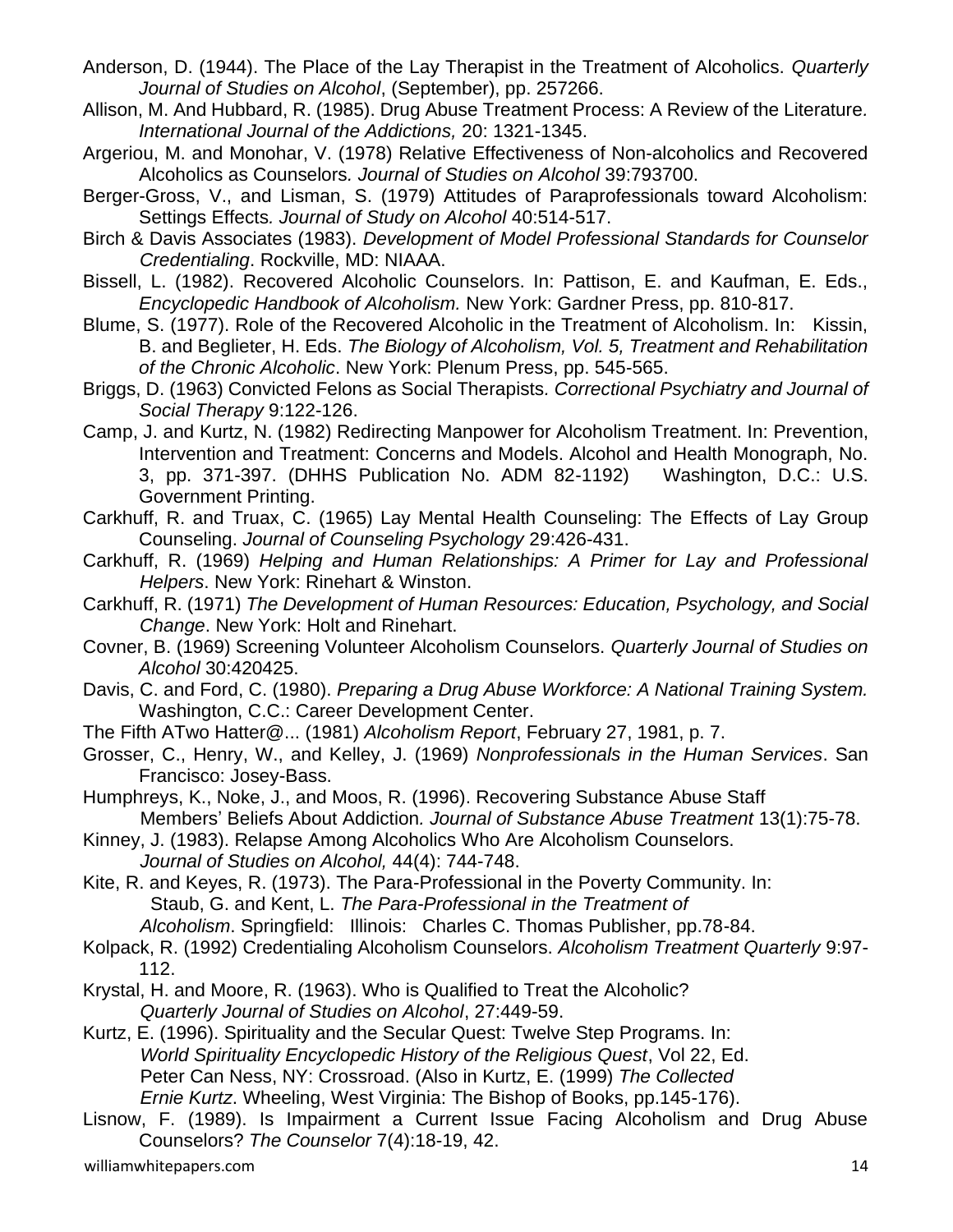- McGovern, T. (1986). Our Professional Identity, Birth, Infancy, and Adolescence of our Profession. *The Counselor,* 4(4), 7-9, 30.
- McGovern, T. and Armstrong, D. (1987). Comparison of Recovering and NonAlcoholic Counselors: A Survey. *Alcoholism Treatment Quarterly*, 4(1):4360.
- McGovern, T. (1992). Alcoholism and Drug Abuse Counseling: A Personal Reflection. *The Counselor*, 10(3):38-46.
- McInerney, J. (1973). Alcoholics Anonymous Members as Alcoholism Counselors. In: Staub, G. and Kent, L. *The Para-Professional in the Treatment of Alcoholism*. Springfield: Illinois: Charles C. Thomas Publisher, pp. 91-105.
- Mitchell, L. (1981). Credentialing and Certification of Drug Abuse Workers: A Review and State of the Art Report. In: Lowinson, J. and Ruiz, P. *Substance Abuse: Clinical Problems and Perspectives*. Baltimore: Williams & Wilkins, pp. 830-839.
- Mulligan, D., McCarty, D., Potter, S., and Krakow, M. (1989). Counselors in Public and Private Alcoholism and Drug Abuse Treatment Programs. *Alcoholism Treatment Quarterly* 6(3/4):75-89.
- NAADAC Education and Research Foundation (1993). *Salary and Compensation study of Alcoholism and Drug Abuse Professionals*. Arlington, VA.
- NAADAC Education and Research Foundation (1995). *Salary and Compensation study of Alcoholism and Drug Abuse Professionals*. Arlington, VA.
- Norris, J. (1970). The Hazards of A.A.=s Counseling for Pay*. A.A. Grapevine*, October, pp. 2-3.
- Of the 475 physicians... (1978). *Alcoholism Report* 6(15):8.
- Ottenberg, D. (1977) Traditional and Nontraditional Credentials in Addictive ProblemsBA Dispatch from the Battlefield. *The Addiction Therapist* 2(1)(Winter):56-63.
- Over 200...Community Action Poverty Programs (1972). *The Alcoholism Report*. 1(2):6, November 10.
- Pattison, E. (1973). A Differential View of Manpower Resources. In: Staub, G. and Kent, L. *The Para-Professional in the Treatment of Alcoholism*. Springfield: Illinois: Charles C. Thomas Publisher, pp. 9-31.
- Reiff, R. and Reissman, F. (1970) The Indigenous Nonprofessional. *Community Mental Health Journal*. Monograph No. 1.
- Roman, P. and Blum, T. (1997). *National Treatment Center Study: Summary Report*. Athens, GA: Institute for Behavioral Health.
- Rosenberg, C., Gerrein, J, Manohar, V., and Liftik, J. (1976) Evaluation of Training of Alcoholism Counselors. *Journal of Studies on Alcohol* 37:1236-1246.
- Rosenberg, C. (1982). The Para-professional in Alcoholism Treatment. In: Pattison, E. and Kaufman, E. Eds., *Encyclopedic Handbook of Alcoholism*. New York: Gardner Press, pp. 802-809.
- Roy Littlejohn Associates, Inc. (1974) *Competencies of an Alcoholism Counselor: Proposed National Standards for Alcoholism Counselors. Final Report*. National Institute on Alcohol Abuse and Alcoholism.
- Schmidt, L. (1993). Private Practice: Wave of the Future? *The Counselor* Sep/Oct, pp. 25-29.
- Schulstad, M. (1998). Transcribed Personal Interviews, July 2 and July 17.
- Senay, E. (1981). Multi-modality Programming in Illinois: Evolution of a Public Health Concept. In: Lowinson, J. and Ruiz, P. (Eds.). *Substance Abuse: Clinical Problems and Perspectives* Baltimore, Maryland: Williams & Wilkins, pp. 396-402.
- Senay, E. (1989). Drug Abuse treatment in Illinois, 1966-1984. In: Arif, A. and

Westermeyer, J. Eds. *Methadone in the Maintenance of Opioid Dependence:* 

*Programs and Policies Around the World.* New York: Praeger, 216-226.

Shipko, J. and Stout,, C. (1992) A Comparison of the Personality Characteristics Between the Recovering Alcoholic and non-alcoholic counselor. *Alcoholism Treatment Quarterly* 9:207-214.